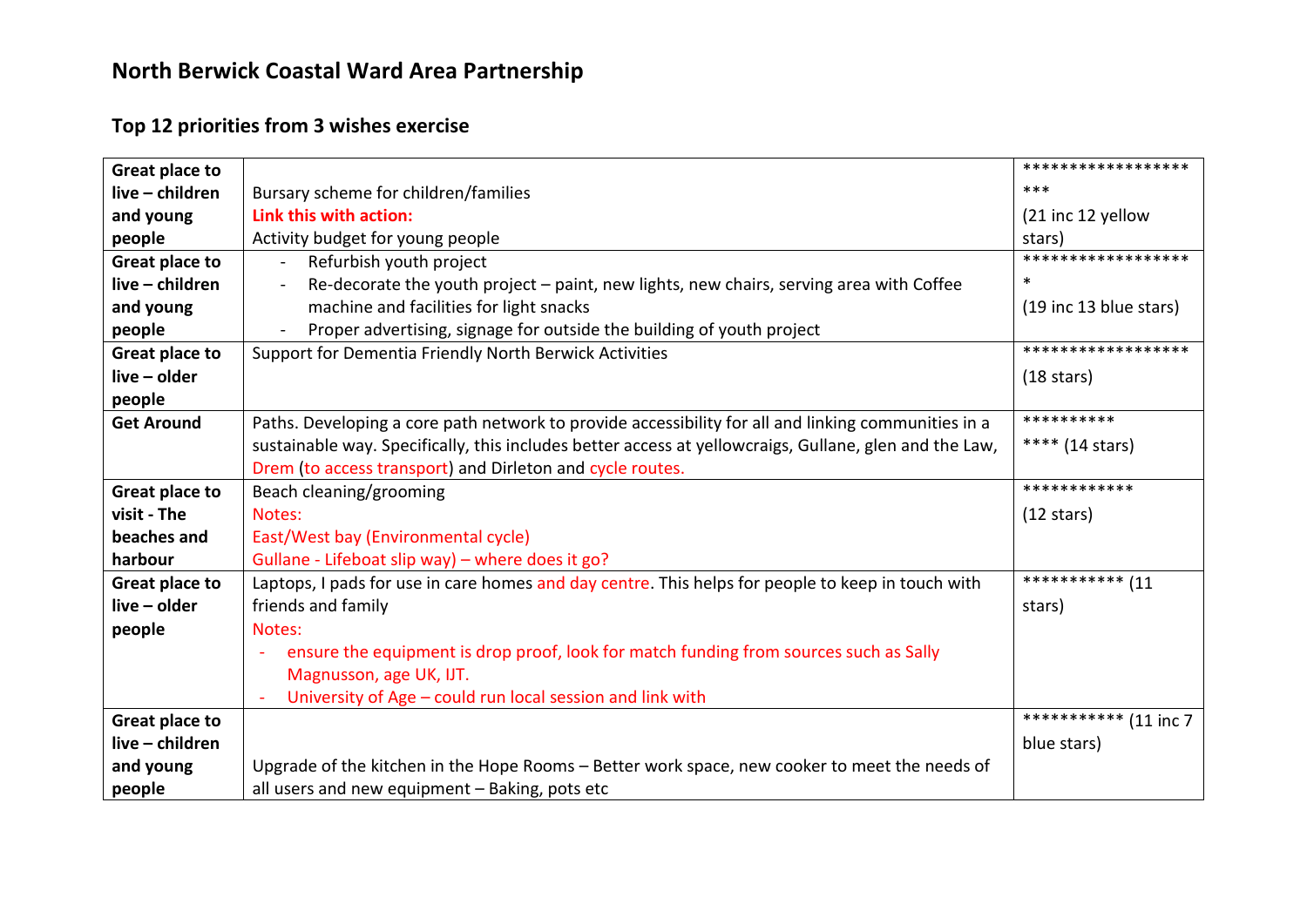| Great place to    | £20,000 for second phase of feasibility study - site investigation (with drawings, planning             | *********** (11 stars)           |
|-------------------|---------------------------------------------------------------------------------------------------------|----------------------------------|
| visit - Arts      | permission)                                                                                             |                                  |
| facility          | Link with - Attract Fundraisers and patrons (friends of the Arts Centre Group)                          |                                  |
| Great place to    |                                                                                                         | ********** (10 stars)            |
| visit - General   | Enhancement of the Village Toilet facilities near the entrance to the Castle at Dirleton                |                                  |
| Great place to    | Signpost disabled toilet at library and community centre as it has a hoist                              | ***********(10 stars)            |
| $live - older$    | Add these to a map available for people to pick up at the train station along with accessing            |                                  |
| people            | venue for free                                                                                          |                                  |
|                   | Add defibrillator location on the map                                                                   |                                  |
| <b>Get Around</b> | Train minibus drivers                                                                                   | **********<br>(10 stars)         |
|                   | *better use of resources already have e.g. day centre buses                                             |                                  |
| <b>Get Around</b> | Traffic calming in Gullane main street, speed restrictions. And speed restrictions in all area villages | *********<br>$(9 \text{ stars})$ |
|                   | Pelican crossing Gullane main street op lane to medical centre                                          |                                  |
|                   | Safer routes to school                                                                                  |                                  |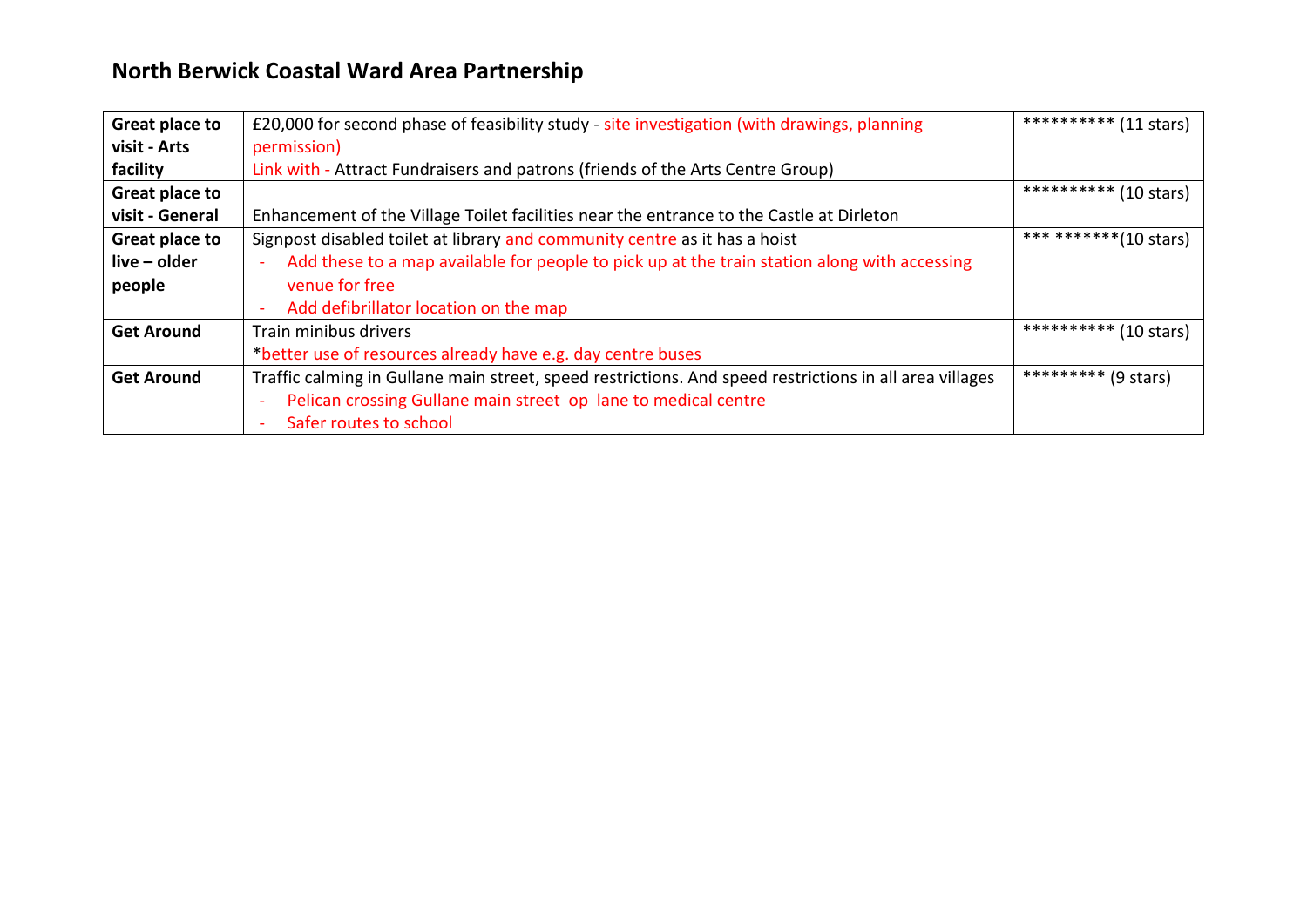## **Great place to get around**

|                 | Wish                                                                                                    | Priority                           |
|-----------------|---------------------------------------------------------------------------------------------------------|------------------------------------|
| General         | Paths. Developing a core path network to provide accessibility for all and linking communities in a     | **********                         |
|                 | sustainable way. Specifically, this includes better access at yellowcraigs, Gullane, glen and the Law,  | **** (14 stars)                    |
|                 | Drem (to access transport) and Dirleton and cycle routes.                                               |                                    |
| General         | Train minibus drivers                                                                                   | $\overline{**********}$ (10 stars) |
|                 | *better use of resources already have e.g. day centre buses                                             |                                    |
| General         | Traffic calming in Gullane main street, speed restrictions. And speed restrictions in all area villages | ********* (9 stars)                |
|                 | Pelican crossing Gullane main street op lane to medical centre                                          |                                    |
|                 | Safer routes to school                                                                                  |                                    |
|                 |                                                                                                         |                                    |
| General         | New path between Greenheads Road and Rugby park                                                         | ********                           |
|                 |                                                                                                         | $(8 \text{ stars})$                |
| General         | Construction of a roadside path and cycle track to Yellowcraig.                                         | $\overline{********(7 star)}$      |
|                 | Gullane, Aberlady, Longniddry *** (3 stars)                                                             |                                    |
| General         | Pavement repairs and pothole                                                                            | ******(6 star)                     |
| For people with | Disabled ramp at Hope Rooms                                                                             | ***** (5 stars)                    |
| mobility or     |                                                                                                         |                                    |
| access issues   |                                                                                                         |                                    |
| For people with | New action:                                                                                             | **** $(4 \text{ stars})$           |
| mobility or     | subsidise mini bus service in area not covered by busses in to town for elderly in particular           |                                    |
| access issues   |                                                                                                         |                                    |
| For people with | Support beach wheel chair project to roll-out model, electric to hut,                                   | *** (3 stars)                      |
| mobility or     |                                                                                                         |                                    |
| access issues   |                                                                                                         |                                    |
| For older       | Develop volunteer car schemes across area                                                               | *** $(3 \text{ stars})$            |
| people          | Get drivers                                                                                             |                                    |
|                 |                                                                                                         |                                    |
| General         | New action $-$ bus times                                                                                | *** (3 stars)                      |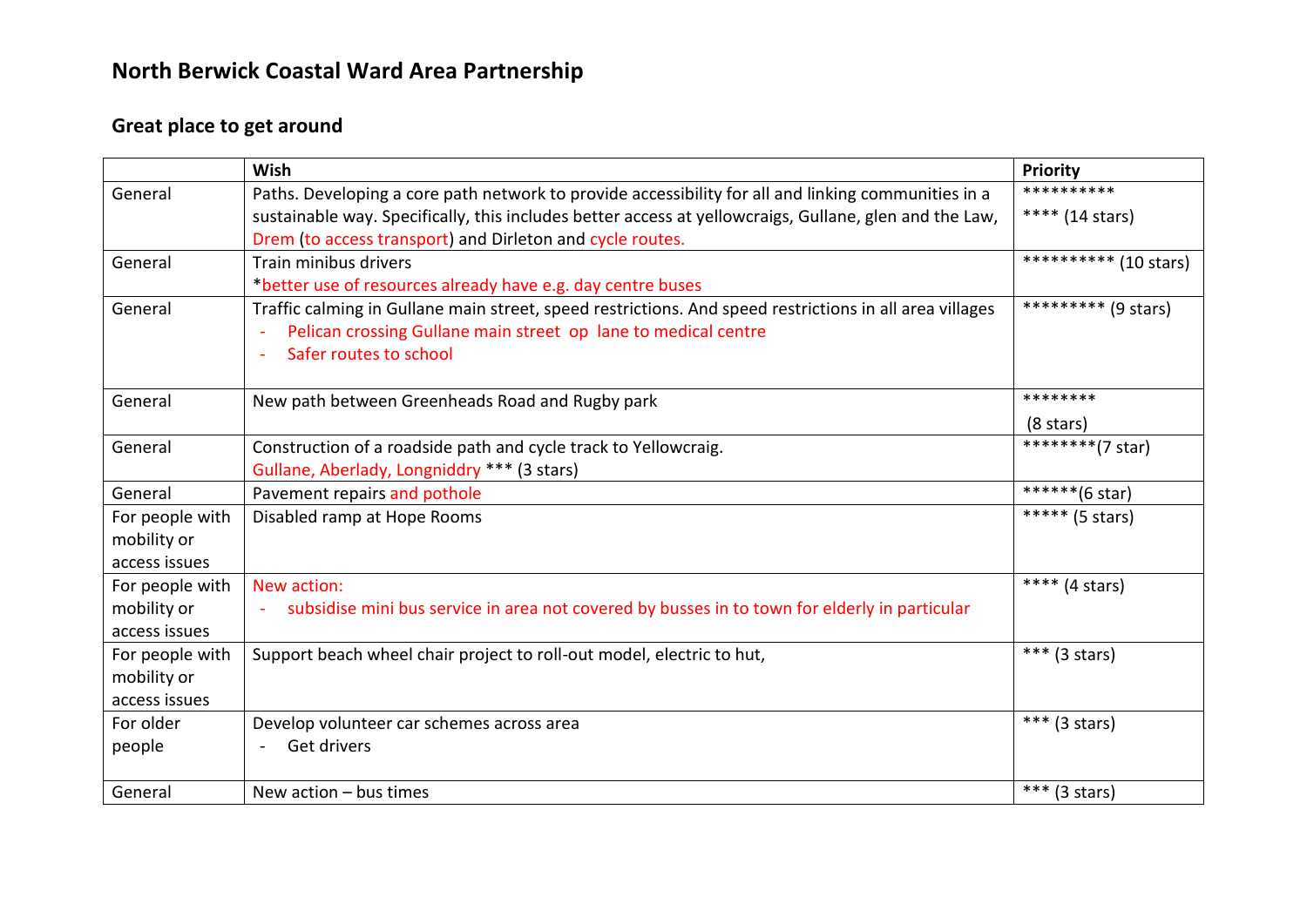| For people with | Support beach wheel chair project to roll-out model, electric to hut,     | *** $(3 \text{ stars})$ |
|-----------------|---------------------------------------------------------------------------|-------------------------|
| mobility or     |                                                                           |                         |
| access issues   |                                                                           |                         |
| For people with | Disabled parking space specifically allocated for beach wheelchair users  | **(2 stars)             |
| mobility or     |                                                                           |                         |
| access issues   |                                                                           |                         |
| For people with | New action:                                                               |                         |
| mobility or     | reliable, efficient, affordable buses/transport - village in to Edinburgh |                         |
| access issues   |                                                                           | $*(1 \text{ star})$     |
| For older       | Transport for outings for elderly                                         | $*(1 \text{ star})$     |
| people          | - Law road $*(1 \text{ star})$                                            |                         |

### **Great place to live**

|                     | Wish                                                                                                           | Priority               |
|---------------------|----------------------------------------------------------------------------------------------------------------|------------------------|
| <b>Older People</b> | Support for Dementia Friendly North Berwick Activities                                                         | ******************     |
|                     |                                                                                                                | $(18 \text{ stars})$   |
|                     | Laptops, I pads for use in care homes and day centre. This helps for people to keep in touch with              | ************ (11       |
|                     | friends and family                                                                                             | stars)                 |
|                     | Notes:                                                                                                         |                        |
|                     | ensure the equipment is drop proof, look for match funding from sources such as Sally<br>۰                     |                        |
|                     | Magnusson, age UK, IJT.                                                                                        |                        |
|                     | University of Age - could run local session and link with<br>۰                                                 |                        |
|                     | Signpost disabled toilet at library and community centre as it has a hoist                                     | *** ********(10 stars) |
|                     | Add these to a map available for people to pick up at the train station along with accessing<br>$\blacksquare$ |                        |
|                     | venue for free                                                                                                 |                        |
|                     | Add defibrillator location on the map<br>۰                                                                     |                        |
|                     | Provide funding for a link worker to help elderly access services (through strive), develop more               | ***** (5 stars)        |
|                     | intergenerational Opportunities etc                                                                            |                        |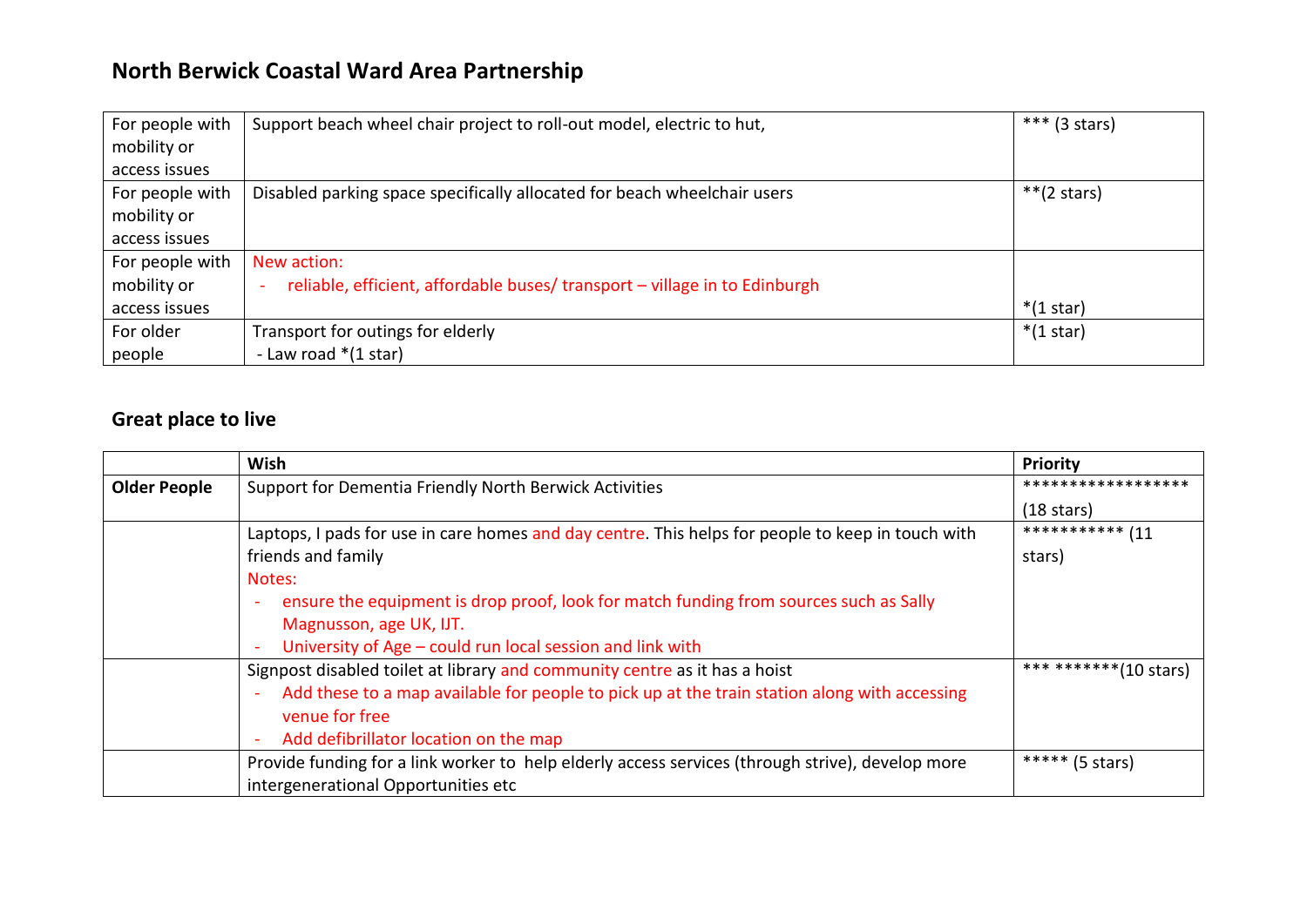|                                  | Computers (silver surfing) (teach at home or in community - intergenerational)                     | ***** (5 stars)     |
|----------------------------------|----------------------------------------------------------------------------------------------------|---------------------|
| versions of equipment            | If money is allocated ensure training goes with it (from library), buy older version and basic     |                     |
| New action $-$ accessible toilet |                                                                                                    | **** (4 stars)      |
|                                  | Mix with other groups and speakers for them (intergenerational and voluntary work)                 | **** (4 stars)      |
|                                  | Abbey have asked for projector (clarify) screen so they can show films                             | $**$ (2 stars)      |
|                                  | Makes this a bigger project where a library of resources is set up which would include items like: |                     |
| Indoor curling rink              |                                                                                                    |                     |
|                                  | Indoor curling rink (as part of swap shop and book from central location, laptops and Ipads        | $*(1 \text{ star})$ |
| New action Support for Carers    |                                                                                                    |                     |

|                      | Wish                                                                                                      | <b>Priority</b>                                   |
|----------------------|-----------------------------------------------------------------------------------------------------------|---------------------------------------------------|
| Children and         | Bursary scheme for children/families                                                                      | ******************                                |
| Young people         | Link this with action:                                                                                    | $***$                                             |
|                      | Activity budget for young people                                                                          | (21 inc 12 yellow                                 |
| Key:                 |                                                                                                           | stars)                                            |
| blue dots <b>for</b> | Refurbish youth project                                                                                   | ******************                                |
| finances and         | Re-decorate the youth project – paint, new lights, new chairs, serving area with Coffee<br>$\blacksquare$ | ∗                                                 |
| yellow dots for      | machine and facilities for light snacks                                                                   | (19 inc 13 blue stars)                            |
| policies             | Proper advertising, signage for outside the building of youth project                                     |                                                   |
|                      | Upgrade of the kitchen in the Hope Rooms - Better work space, new cooker to meet the needs of             | $\overline{\phantom{1}}$ ************** (11 inc 7 |
|                      | all users and new equipment - Baking, pots etc                                                            | blue stars)                                       |
|                      | Facilitate safe event with the school                                                                     | ********                                          |
|                      |                                                                                                           | (8 yellow stars)                                  |
|                      | An annual youth event - Mini festival - Music event in the lodge THE BIG EVENT                            | ******** (8 inc 7 blue                            |
|                      |                                                                                                           | stars)                                            |
|                      | Newly added action - Law primary and nursery school having a JOINT waiting list                           | ********                                          |
|                      |                                                                                                           | (8 yellow stars)                                  |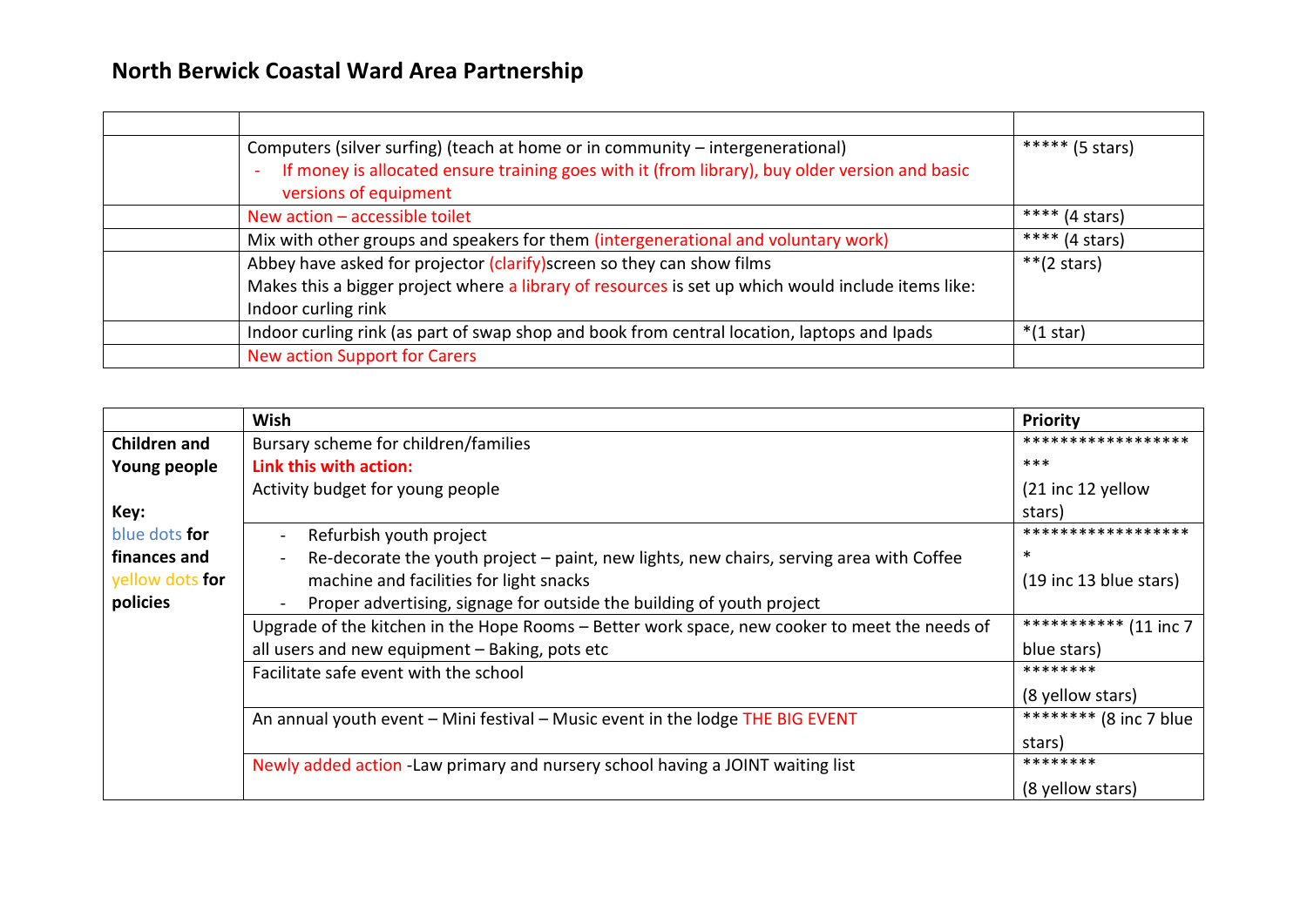|                                                                                                               | *****(5 inc 1 yellow     |
|---------------------------------------------------------------------------------------------------------------|--------------------------|
| Put on "raising children with confidence", including training for staff.                                      | star)                    |
| Activity budget for young people to try sports in the local community - sailing, tennis, golf etc (For        | *** **                   |
| young people whose families are on low income                                                                 | (5 inc 3 blue stars)     |
| Residential                                                                                                   | **** (4 blue stars)      |
| investigate the current youth provision in Aberlady                                                           | **** $(4 \text{ stars})$ |
| Newly added action - Increase health visitor provision                                                        | ****                     |
|                                                                                                               | (4 yellow stars)         |
| Newly added action - Provision for wild play in new estates                                                   | ****                     |
|                                                                                                               | (4 yellow stars)         |
| Fund outreach worker for young people                                                                         | $**$ (2 stars)           |
| Investigate opening up school playgrounds in villages and in NB and adding to facilities                      | $***$                    |
| e.g.outdoor gym, climbing wall                                                                                | $(2 \text{ stars})$      |
| Long term goals                                                                                               |                          |
| - new youth centre, purpose built, (like the space) and including gym hall facility                           |                          |
| dedicated youth services/ spaces in all the villages including outdoor spaces in parks etc $-$<br>safe/active |                          |

|         | Wish                                                                                                                      | <b>Priority</b>   |
|---------|---------------------------------------------------------------------------------------------------------------------------|-------------------|
| General | Picnic benches at recreation park in NB and the lodge *(1 star)                                                           | ******* (7 stars) |
|         | To support people with a history of drug or alcohol misuse integrate in the community by providing<br>ongoing counselling | ******* (7 stars) |
|         | Seagull proof bins alongside opportunities for recycling                                                                  | ******* (7 stars) |
|         | Empty bins more frequently                                                                                                |                   |
|         | Notes - Nuisance noise and mess generally in town centre                                                                  |                   |
|         | Support for the 'Big Lunch' for isolated people at Christmas                                                              | ****** (6 stars)  |
|         | New action - Gullane A198 speed limit extension west/ traffic calming                                                     | ***** (5 stars)   |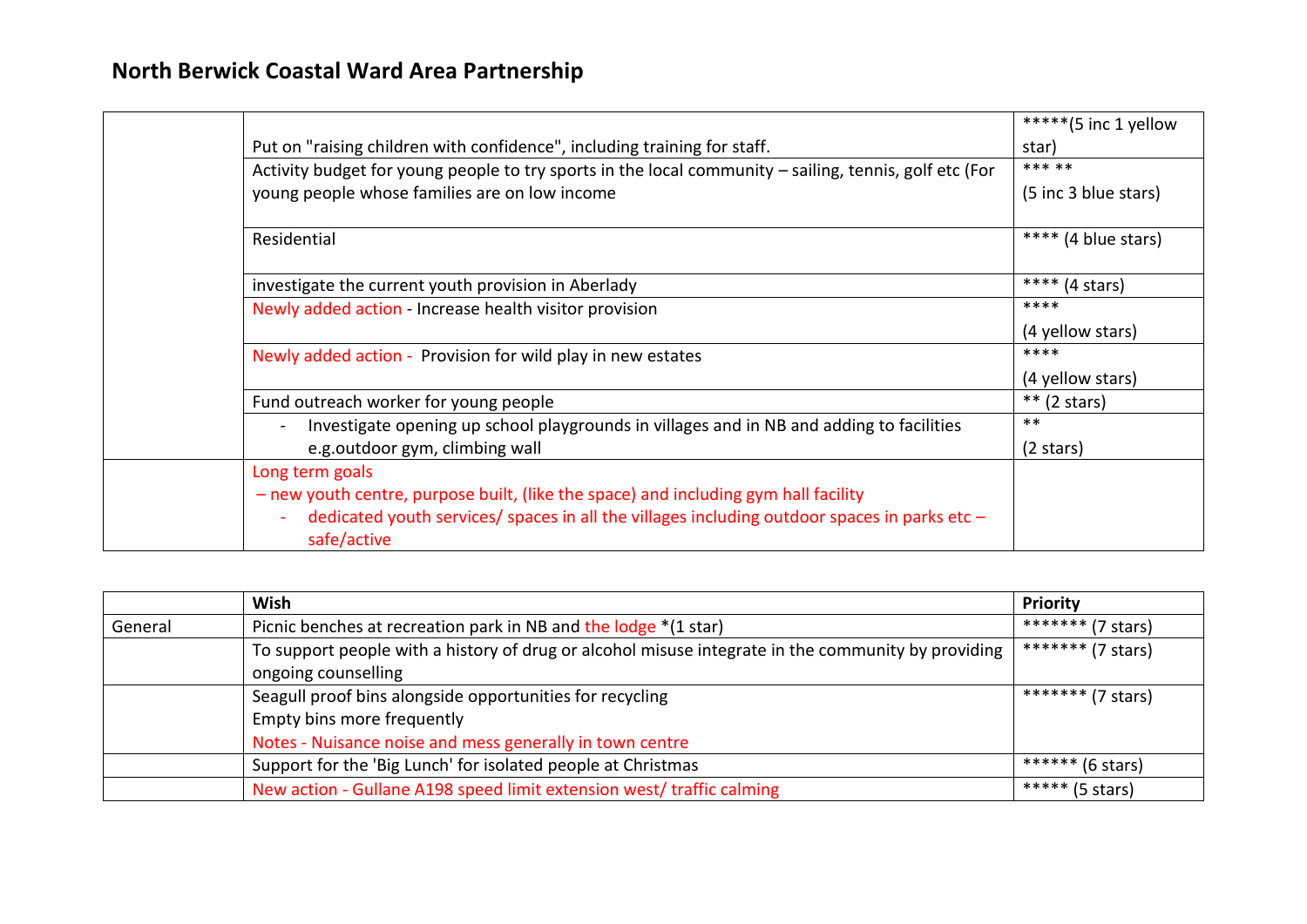| Signage revamp. Remove redundant and extraneous signs and street furniture. Look at consistency<br>and character across the area partnership | ***** (5 stars)         |
|----------------------------------------------------------------------------------------------------------------------------------------------|-------------------------|
| Notes - don't throw out good signs                                                                                                           |                         |
| Gullane recreation park to be redeveloped                                                                                                    | ***** (5 stars)         |
| North Berwick Community Centre Management Committee reps to open/close building out with                                                     | *** $(3 \text{ stars})$ |
| hours                                                                                                                                        |                         |
| New action - NB beach cleaning not an option - smell puts people off SLURRY!!!                                                               | *** $(3 \text{ stars})$ |
| New action - NB harbour disability access need NOW                                                                                           | $**$ (2 stars)          |
| Harbour railings replaced                                                                                                                    | $*(1 \text{ star})$     |
| Fence off dangerous drop from Lodge to Law Road and into the cemetery                                                                        | $*(1 \text{ star})$     |
| Remove caged birds from the Lodge                                                                                                            | $*(1 \text{ star})$     |
| Newly added action - Dirleton foot path to Yellowcraigs - clear and make good                                                                | $*(1 \text{ star})$     |
| Newly added action - Dirleton village green benches - refurbish                                                                              |                         |
| Newly added action - Fenton road junction for NB (safety)                                                                                    |                         |
| Improve off street parking opposite Law View, in Lochbridge Road                                                                             |                         |
| Tidying up recycling area beside in shop in Lochbridge Road                                                                                  |                         |

## **Great place to visit**

|               | <b>Wish</b>                                                                                 | <b>Priority</b>       |
|---------------|---------------------------------------------------------------------------------------------|-----------------------|
| The beaches   | Beach cleaning/grooming                                                                     | ************          |
| and harbour   | Notes:                                                                                      | $(12 \text{ stars})$  |
|               | East/West bay (Environmental cycle)                                                         |                       |
|               | Gullane - Lifeboat slip way) - where does it go?                                            |                       |
| Arts facility | £20,000 for second phase of feasibility study - site investigation (with drawings, planning | ********** (11 stars) |
|               | permission)                                                                                 |                       |
|               | Link with - Attract Fundraisers and patrons (friends of the Arts Centre Group)              |                       |
| General       | Enhancement of the Village Toilet facilities near the entrance to the Castle at Dirleton    | ********** (10 stars) |
| The beaches   | Outdoor showers at Beach - cold showers of the main general beach area. Waterpoint exists   | ******** (8 stars)    |